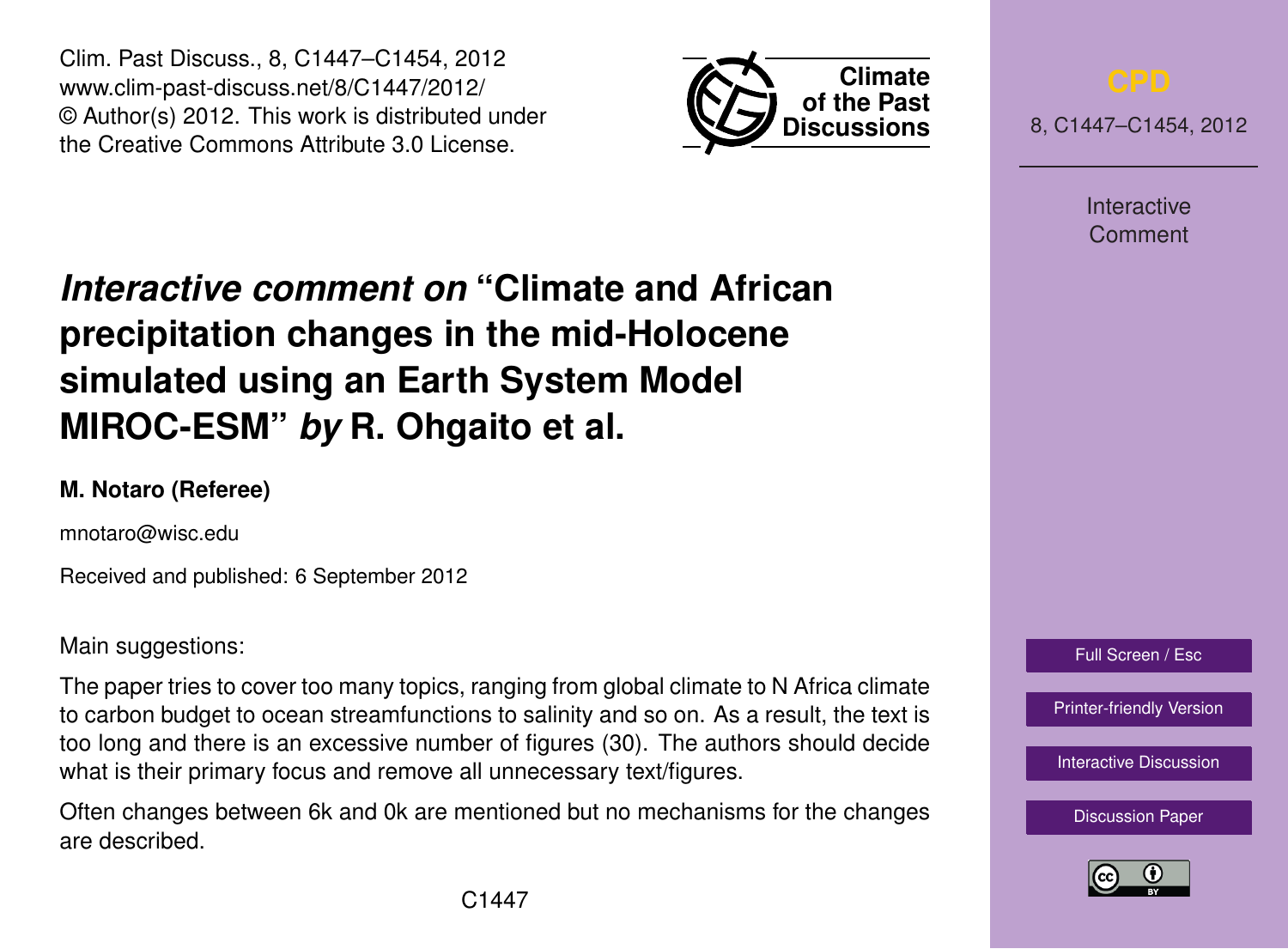The writing needs some improvement.

## **MECHANISMS**

At numerous points in the paper, changes in the climate system are reported/mentioned but no mechanisms are offered. Please explore deeper.

For example. . .

On page 3279, explain why the monsoons shift northward.

On page 3279, explain the mechanisms for these vegetation feedbacks.

On page 3280, why does ocean coupling enhance the monsoons?

On page 3281, how does the ocean play a major role in monsoon change?

On page 3282, how does vegetation amplify the monsoon?

See Notaro et al. (2011 J. Climate) for a study of vegetation feedbacks on the global monsoons.

On page 3288, why are the monsoons stronger? Due to a warmer mid-high latitude continent? Are they responding to springtime warming of the land (pre-monsoon thermal gradient)?

On page 3289, why does soil moisture decline over Eurasia/N America? (also, how many soil layers in the model?)

Why doesn't SST increase over the N Pacific/Atlantic in JJAS in Fig. 10, since insolation increases?

On page 3293, did global LAI increase at 6k versus 0k? I recommend plotting LAI to check.

On page 3294, it doesn't look to me like the model even simulates the North American monsoon at that spatial resolution.

8, C1447–C1454, 2012

**Interactive Comment** 

Full Screen / Esc

[Printer-friendly Version](http://www.clim-past-discuss.net/8/C1447/2012/cpd-8-C1447-2012-print.pdf)

[Interactive Discussion](http://www.clim-past-discuss.net/8/3277/2012/cpd-8-3277-2012-discussion.html)

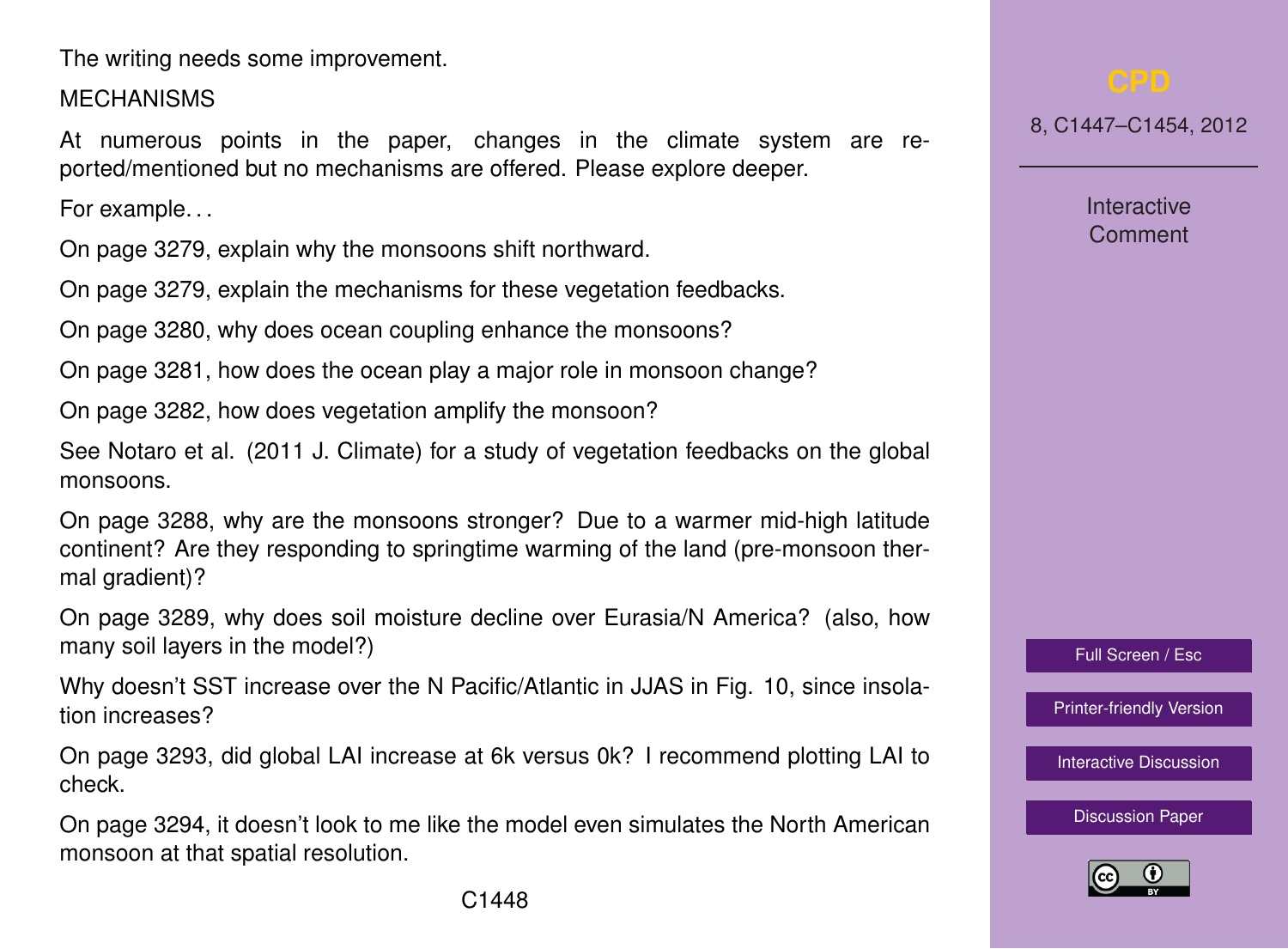On page 3298, why is ENSO's amplitude weaker at 6k?

On page 3300, how do vegetation feedbacks enhance the mid-high latitude warming?

On page 3301, what specifically was learned from comparing the 2 models? It seems the models only slightly differ in climate and their differences are small and can not be attributed in most cases.

On page 3301, where are the models going wrong in their inability to spread vegetation deeper into the Sahara at 6k?

## WRITING

The writing needs further editing to improve the grammar and readability.

Some examples:

On page 3278, change "using paleoclimate simulations" to "through paleoclimate simulations". Also change "by paleoclimate simulations" to "through paleoclimate simulations".

On page 3278, regarding "6 ka precipitation change", make it clear that you are comparing 6 ka to modern.

On page 3279, reword "lake status data".

On page 3280, the discussion of Kutzbach's paper is unclear.

On page 3281 and elsewhere, avoid saying "warm SST" or "cold SST" (or "warm temperature" etc. . . ). It is more accurate to say "anomalously low/high SST".

On page 3282 and elsewhere, it is better to say "studies" rather than "works" (also change "work" to "study").

On page 3282, change "strong monsoon" to "stronger monsoon".

On page 3282, explain the global monsoon idea.

8, C1447–C1454, 2012

**Interactive Comment** 

Full Screen / Esc

[Printer-friendly Version](http://www.clim-past-discuss.net/8/C1447/2012/cpd-8-C1447-2012-print.pdf)

[Interactive Discussion](http://www.clim-past-discuss.net/8/3277/2012/cpd-8-3277-2012-discussion.html)

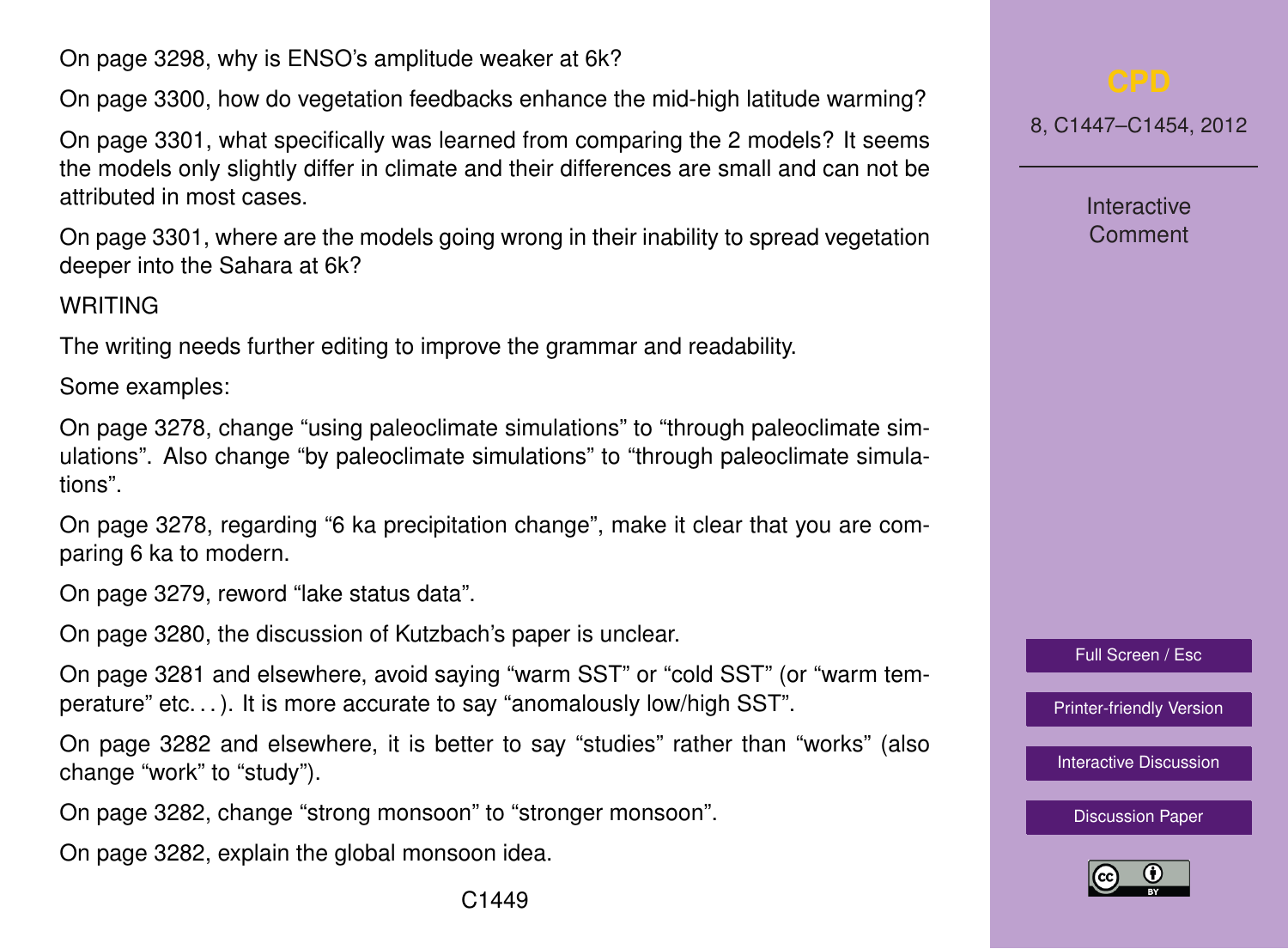On page 3283, when you state "differences in MIROC-ESM", do you mean differences between MIROC-ESM and MIROC3?

On page 3283 and elsewhere, add a comma at times when introducing a model name. For example, use "transportation component, sSPRIANTARS". On page 3284, use "chemistry module, CHASER, is. . . ".

On page 3283, why is the stratosphere coupled to the land surface?

On page 3284, why discuss Table 2 before Table 1?

Throughout the paper, try to make the text more concise. For example, on page 3284, change "performed sets of simulations in time-slice experiments" to "performed timesliced experiments". Also, avoid describing a figure in the text, since that is the job of the figure captions. For example, on page 3285, you mentioned that the change in insolation is shown in Figure 1. The caption states that. In the text, just make your scientific point and then refer to the figure (e.g. at 6k, seasonality is enhanced in the NH [Fig. 1]).

On page 3285, change "In MIROC3 simulation" to "In the MIROC3 simulation".

On page 3285, reword "prescribed SSTs, which are the climatologies. . . ".

On page 3286, exactly how long are the sensitivity runs? If 15-20 years, are they long enough given decadal variability?

On page 3287, either use scientific notation for all carbon #s or for none of them. The model #s use scientific notation and the observations do not.

On page 3288, regarding "less warming over North America", is that less warming compared to what?

On page 3288, regarding "slightly lower net temperature changes", these changes in temperature are lower than what?

8, C1447–C1454, 2012

**Interactive Comment** 

Full Screen / Esc

[Printer-friendly Version](http://www.clim-past-discuss.net/8/C1447/2012/cpd-8-C1447-2012-print.pdf)

[Interactive Discussion](http://www.clim-past-discuss.net/8/3277/2012/cpd-8-3277-2012-discussion.html)

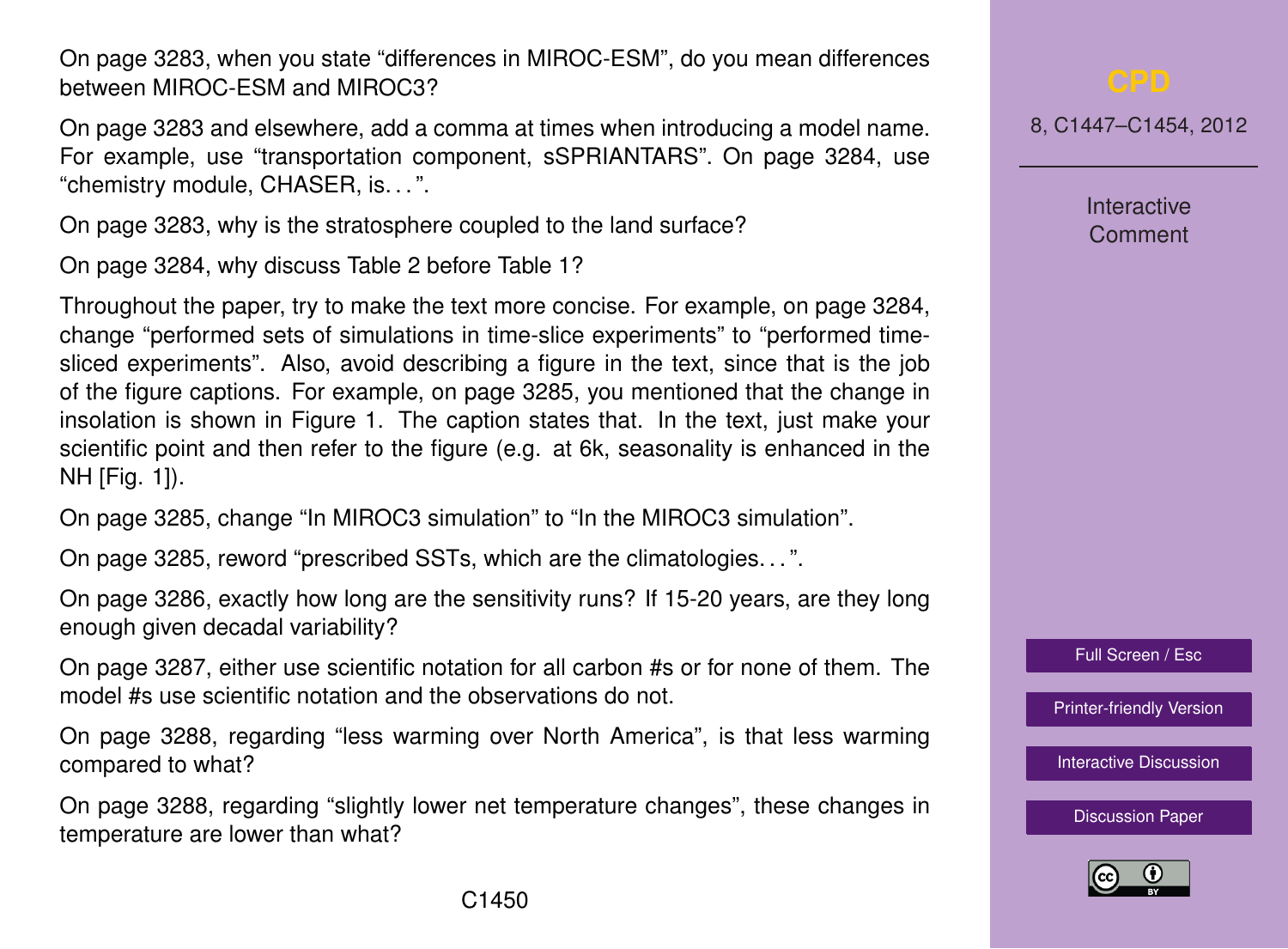On page 3288, change "recoreds" to "records".

On page 3288, regarding "changes in the meridional heat transport", is that 6k vs 0k?

Throughout the paper, the authors begin discussing changes in different variables without any introduction on why they are now focused on that variable. For example, on page 3288, meridional heat transport is suddenly discussed with no explanation on why they are considering it.

On page 3289, change "to Walker circulation" to "to the Walker circulation".

On page 3289, change "divergences" and "convergences" to singular.

On page 3289, make it clear that you are looking at "peak latitudes of precipitation" as an indicator of the ITCZ.

On page 3290, reword "cooler change".

On page 3290, when you state "are generally slightly cooler", do you mean the mean SST state is cooler, or there is a larger decline in SST?

Adding wind vector anomalies onto Figure 12 might help make the point of the wind driving the ocean anomalies.

On page 3291, what is meant by "sea ice expansions and convection sites. . . in 0 ka"? Please reword.

On page 3292, what is the observed strength of the Atlantic meridional overturning?

On page 3292, please reword "flip-flop".

On page 3293, which months are meant by "local summer"?

On page 3293, some statements are unnecessarily vague/lack confidence. For example, the monsoon "seems a little earlier" (is it earlier?) and the difference in wind "may lead to more moisture convergence" (does it?). These things can be verified with the model output.

8, C1447–C1454, 2012

**Interactive Comment** 



[Printer-friendly Version](http://www.clim-past-discuss.net/8/C1447/2012/cpd-8-C1447-2012-print.pdf)

[Interactive Discussion](http://www.clim-past-discuss.net/8/3277/2012/cpd-8-3277-2012-discussion.html)

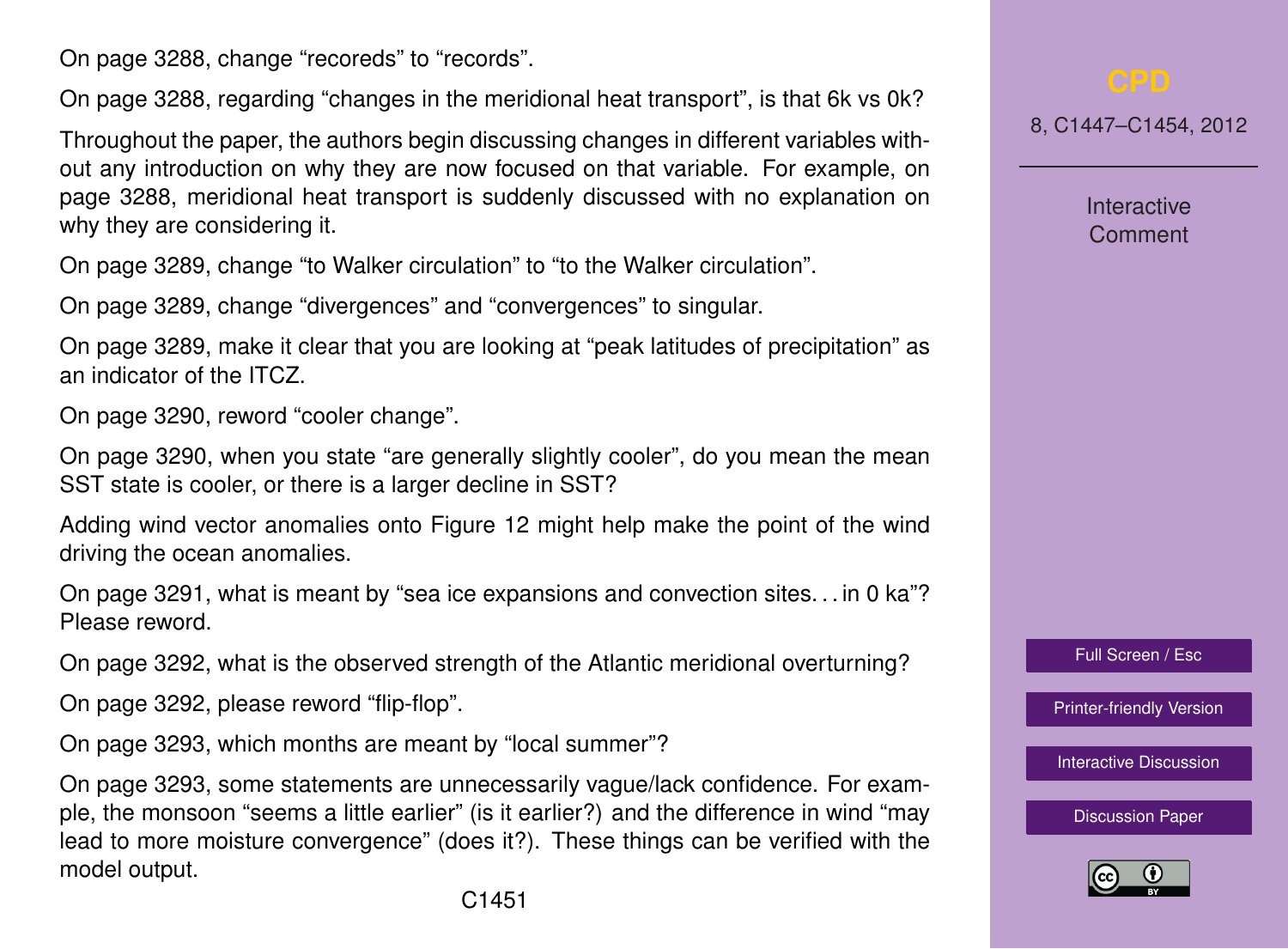On page 3298, change "El nino" to "El Niño" and change "nino3 indexes" to "Niño3 indices".

On page 3299, can a statistical test be applied to statistically compare the strength of 2 correlations to show if they are really different?

On page 3299, can you quantify how much of enhancement that the change in LAI causes?

On page 3300, how specifically does N Australian precipitation change?

In Table 1, why doesn't MIROC3 have any physics listed?

In Tables 1-2, sometimes the first letters are capitalized and other times, they are not.

In Table 3, "0 ka  $+$  6000..." is confusing.

In Figure 7, correct the spelling of "positions" in the title.

In Figure 10a, is sea ice playing a role off NE Asia?

For figure 18, you are plotting "vertical motion", not "convective activity".

For all difference plots (e.g. Fig. 18), t-tests should be applied.

For figure 19, you are showing a percentage, not a ratio as the caption implies.

For figure 26, I would remove the contours, which make it noisy, and perhaps start the color bar at +/- 0.1. Why not include an observed map? Why in MIROC3 at 6k is the local correlation between tropical E Pacific SST and precip in the same area not stronger?

ADDITIONAL

On page 3286, what reanalysis product is being used? It is not sufficient to evaluate a GCM's temperature/precipitation against a reanalysis product. One should use a gridded observational dataset (CRU, Univ. of Delaware, etc. . . ). Reanalysis pre8, C1447–C1454, 2012

**Interactive Comment** 



[Printer-friendly Version](http://www.clim-past-discuss.net/8/C1447/2012/cpd-8-C1447-2012-print.pdf)

[Interactive Discussion](http://www.clim-past-discuss.net/8/3277/2012/cpd-8-3277-2012-discussion.html)

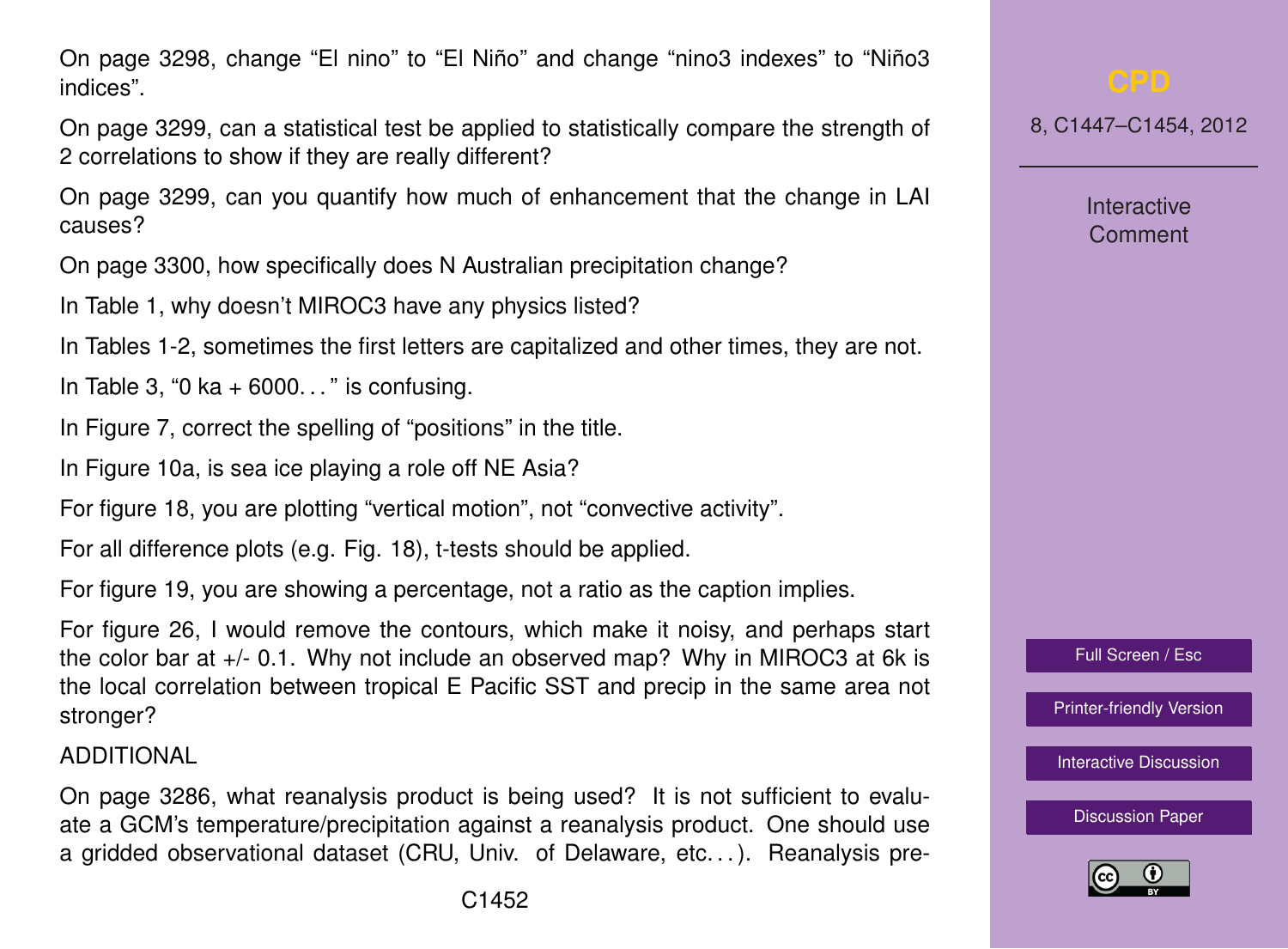cipitation is model-derived. Also, the model's performance (e.g. mean climatology, correlations with NINO3, etc. . . ) should be shown in the figures so the reader knows the strengths/weaknesses of the model. How well does it simulate the seasonal cycle of N African precip for example?

The paper text is quite lengthy. You should remove discussions that are not critical to the focus topic. For example, is the discussion of salinity or carbon budgets on page 3287 needed? On page 3291, streamfunction is suddenly discussed with no explanation why you are looking at it. Is it critical to the study or can it be removed to shorten the paper? Same issue with salinity on page 3291. Perhaps remove section 5.3.1.

When comparing two patterns, it is a good idea to include a spatial correlation. For example, on page 3289, rather than just saying that the two maps have a "general resemblance", you can perform a spatial correlation and quantify the comparison. On page 3290, rather than just saying the "pattern of cooling is similar", quantify with a spatial correlation. Also true for the "patterns of change are common" on page 3291.

There is an excess of figures in the article, some of which are discussed by only a couple of sentences (e.g. Figure 17. . . minimal discussion of the wind changes shown here). I recommend removing probably 10 figures:

Remove figure 2. . . the text description of the spinup is sufficient.

For figure 6... what are the units? Is this figure needed?

For figure 12... is this annual? Is this figure needed?

Remove figure 14. . . the text description and also figure 13 suffice.

For figure 15. . . .the DJF is never discussed, so either remove or discuss the NAO/AO implications.

Remove figure 19. . . figure 20 shows the same info.

8, C1447–C1454, 2012

**Interactive Comment** 

Full Screen / Esc

[Printer-friendly Version](http://www.clim-past-discuss.net/8/C1447/2012/cpd-8-C1447-2012-print.pdf)

[Interactive Discussion](http://www.clim-past-discuss.net/8/3277/2012/cpd-8-3277-2012-discussion.html)